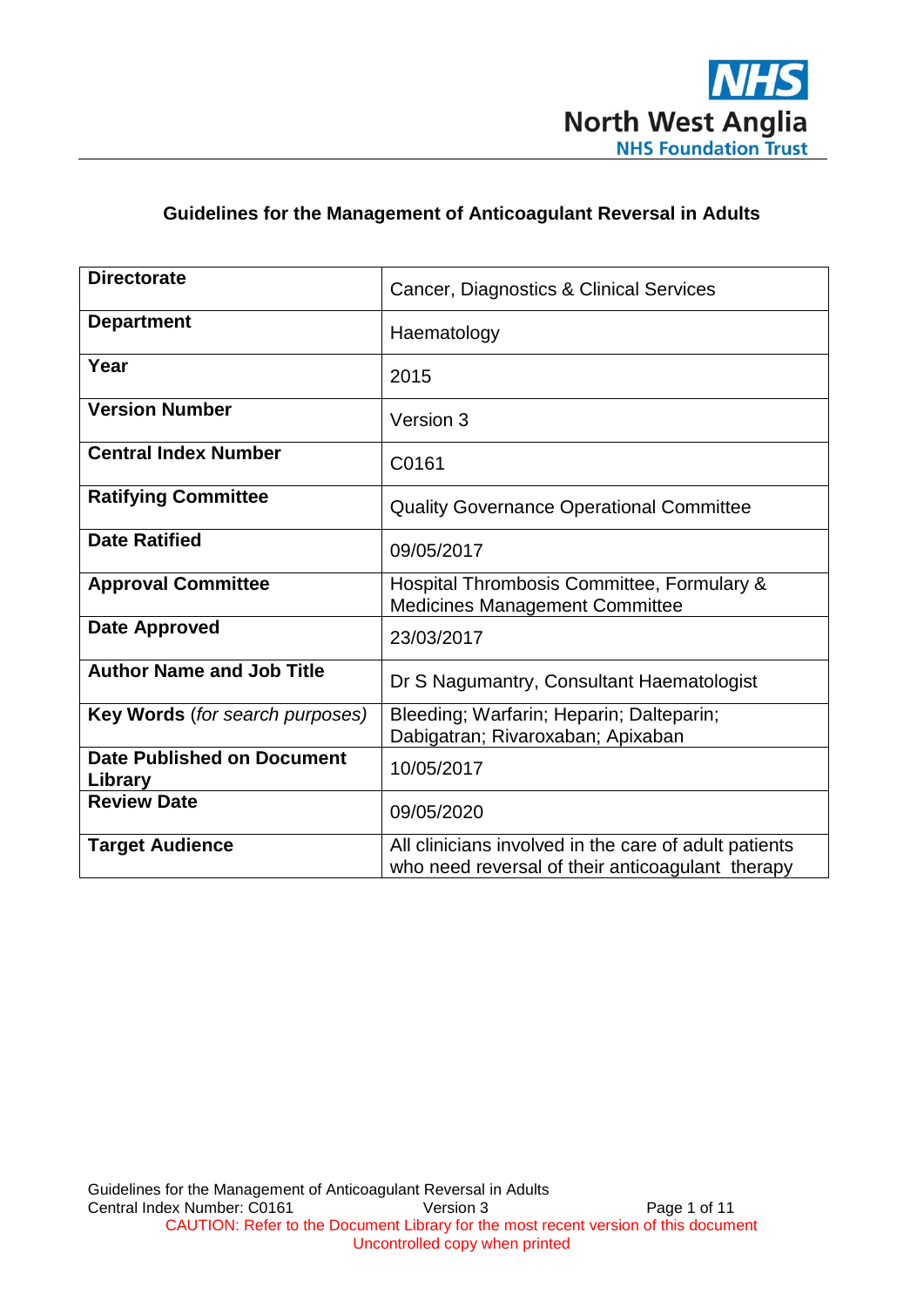

| <b>DOCUMENT VERSION CONTROL SCHEDULE</b>           |                              |                                                                            |                                                                                   |                                                   |                                |
|----------------------------------------------------|------------------------------|----------------------------------------------------------------------------|-----------------------------------------------------------------------------------|---------------------------------------------------|--------------------------------|
| <b>Year and</b><br><b>Version</b><br><b>Number</b> | <b>Author</b>                | <b>Date</b><br><b>Published</b><br><b>on</b><br><b>Document</b><br>Library | <b>Revisions from</b><br>previous issue                                           | Ratifying<br><b>Committee</b>                     | Date of<br><b>Ratification</b> |
| 2007<br>Version 1                                  | <b>Balraj</b><br>Appadu      | February<br>2007                                                           | New guideline                                                                     | Clinical<br>Management<br><b>Board</b>            | February<br>2007               |
| 2009<br>Version 2                                  | Sateesh<br>Nagumantry        | April 2009                                                                 | Reviewed                                                                          | Clinical<br>Management<br><b>Board</b>            | April 2009                     |
| 2015<br>Version 3                                  | <b>Sateesh</b><br>Nagumantry | 10/05/2017                                                                 | Reviewed and<br>reformatted,<br>expanded to<br>include new oral<br>anticoagulants | Quality<br>Governance<br>Operational<br>Committee | 09/05/2017                     |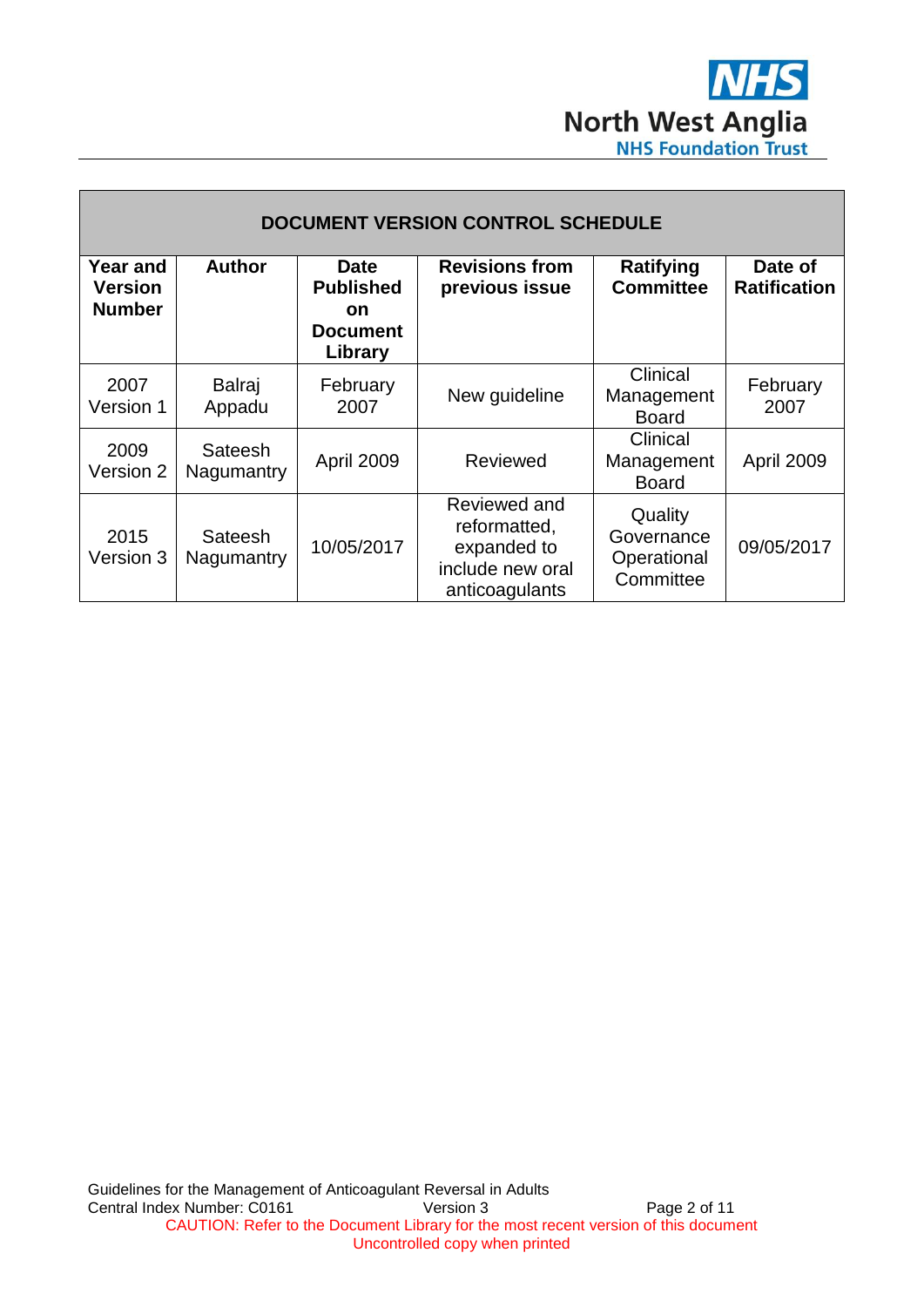

# **Summary of key points in this document**

- To provide best management for patients who are anticoagulated on Warfarin, Low Molecular Weight Heparins (Dalteparin), Dabigatran, Rivaroxaban, Apixaban in order to reduce the risk of bleeding and to treat active bleeding in those in whom it has occurred.
- The guidance is in keeping with the recommendations of the British Committee for Standards in Haematology (Mike Makris et al Nov 2012).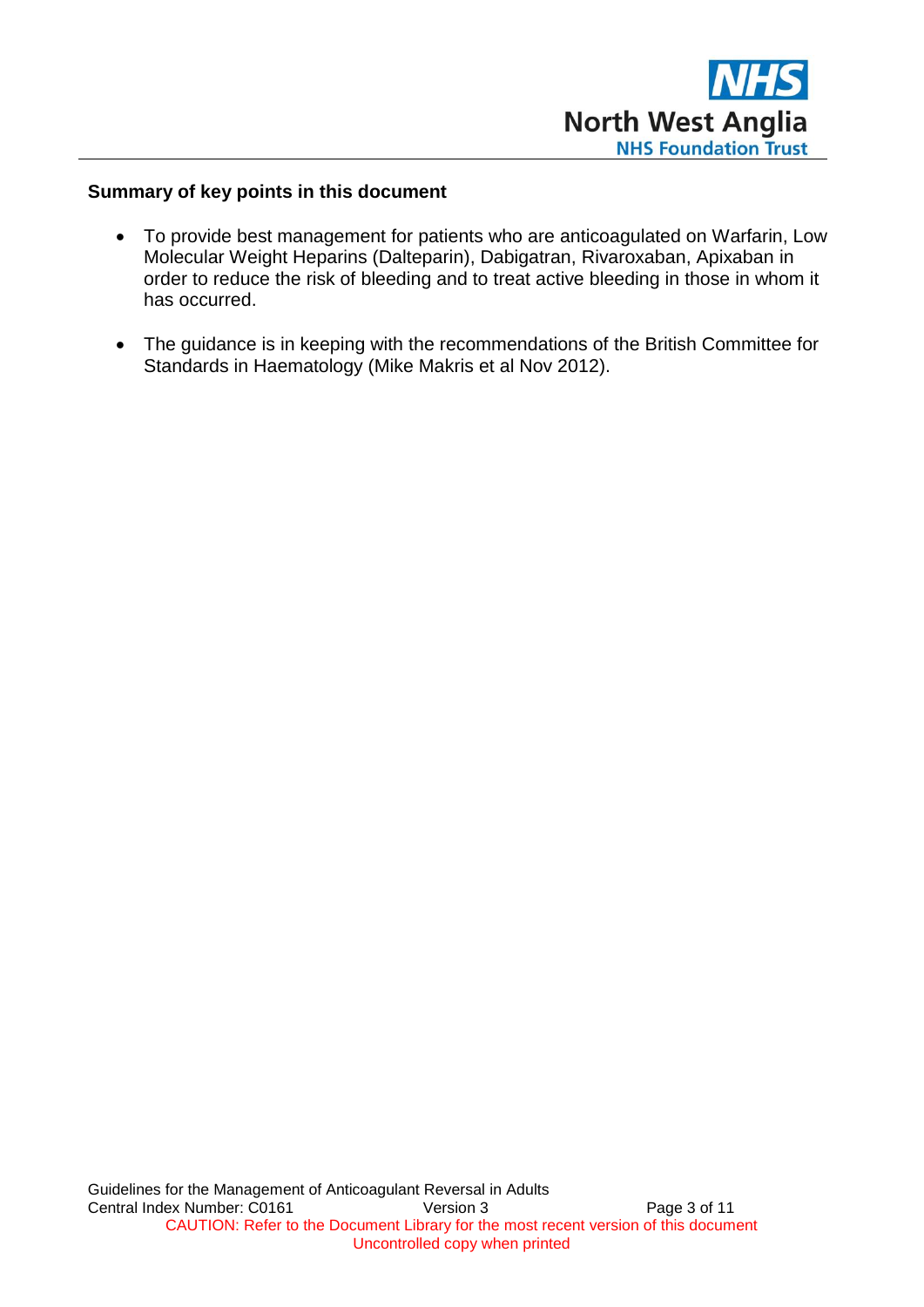

# **Contents**

| <b>Section</b> |                                                           | Page          |
|----------------|-----------------------------------------------------------|---------------|
|                |                                                           | <b>Number</b> |
| 1              | Introduction                                              | 5             |
| $\overline{2}$ | Purpose                                                   | 5             |
| 3              | Scope                                                     | 5             |
| $\overline{4}$ | Patients who are bleeding                                 | 5             |
| 5              | Vitamin K (phytomenadione)                                | 6             |
| 6              | Prothrombin Complex Concentrate (PCC) e.g. Octaplex       | 6             |
| 7              | Low Molecular Weight Heparin (Dalteparin) Reversal        |               |
| 8              | Dabigatran                                                | 8             |
| 9              | Rivaroxaban, Apixaban                                     | 8             |
| 10             | Guide to Reversal of Oral Anticoagulation on Warfarin     | 8             |
| 11             | Ratification                                              | 8             |
| 12             | <b>Distribution</b>                                       | 8             |
| 13             | References                                                | 8             |
| 14             | <b>Associated Documents</b>                               | 9             |
|                | Appendices                                                |               |
|                | 1 – Guide to Reversal of Oral Anticoagulation on Warfarin | 10            |
|                | 2 - Quality Assurance Checklist                           | 11            |

**The latest version of this document is on The Document Library.**

**Any printed copies must be checked against the Document Library version to ensure that the latest version is being used.**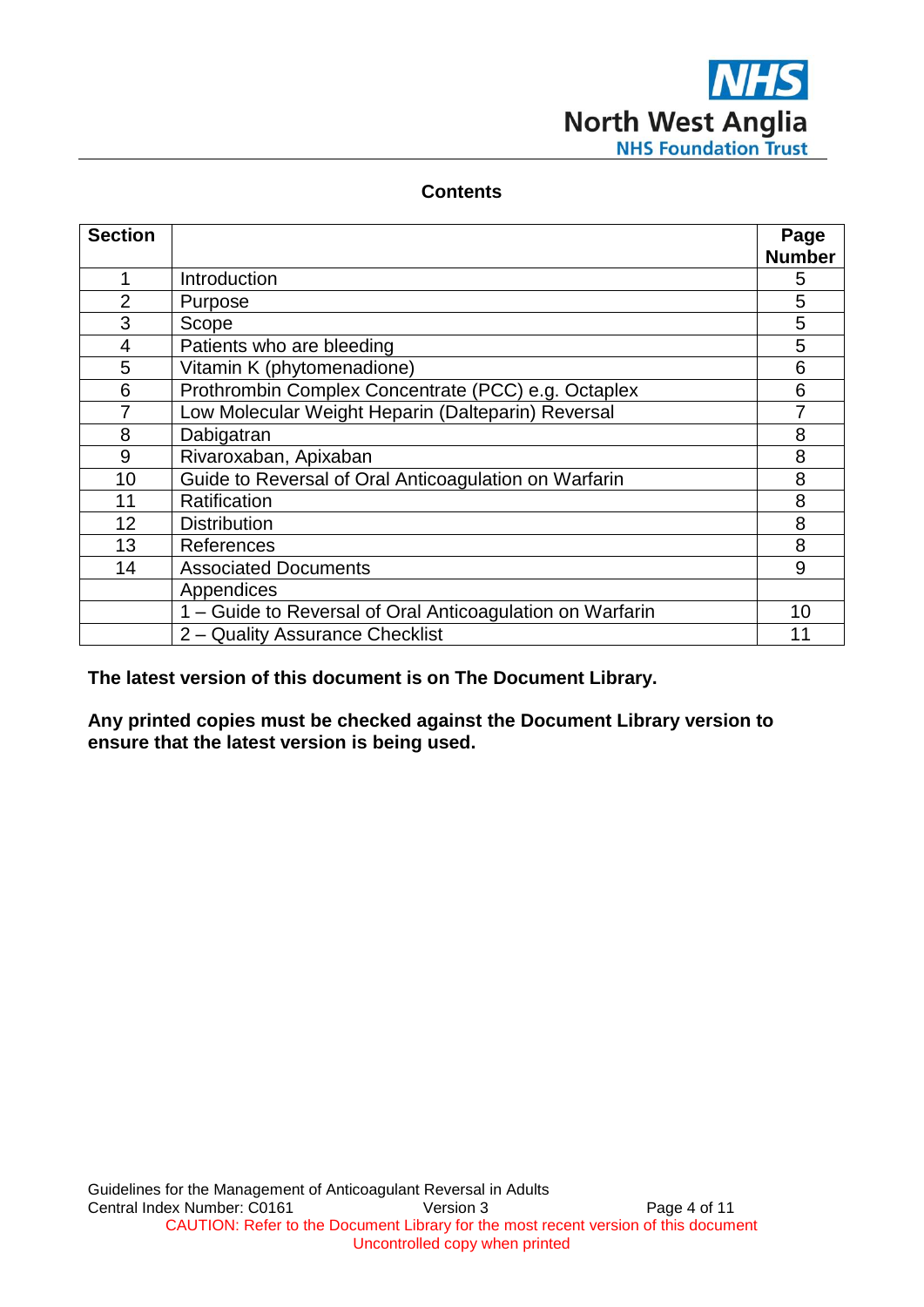

# **Guidelines for the Management of Anticoagulant Reversal in Adults**

#### **1. Introduction**

- 1.1 Patients who are taking warfarin may need, for various reasons, to have the effects of warfarin reversed. Major or life-threatening bleeding is seen in 2% of patients on warfarin each year. Fatal haemorrhage complicates warfarin use in 0.25% of patients annually. This document covers management of bleeding associated with other anticoagulants: Low Molecular Weight Heparins (Dalteparin), Dabigatran, Rivaroxaban, Apixaban, Edoxaban
- 1.2 These guidelines are based on scientific evidence and professional consensus, but are not intended to replace clinical judgement.

#### **2. Purpose**

The purpose of these guidelines is to provide best clinical practice when managing anticoagulant reversal therapy.

#### **3. Scope**

- 3.1 They apply to all adult patients identified as at risk of bleeding by their clinician:
	- Who are on an anticoagulant and bleeding or
	- Who require immediate surgery.
- 3.2 These guidelines should be used Trust wide by all clinicians involved in the care of adult patients who need reversal of their warfarin therapy.
- 3.3 Any deviation from these guidelines should be discussed with a Haematologist.
- 3.4 For paediatric guidelines, the advice of a Consultant Haematologist should be sought.

#### **4. Patients who are bleeding**

- 4.1 The decisions must be made on an individual basis and should consider:
- 4.1.1 The presence of major/minor bleeding and risk of bleeding;
- 4.1.2 Patient factors (including risk of falls);
- 4.1.3 External factors (need for urgent/semi-urgent invasive procedure and type of procedure);
- 4.1.4 The current International Normalised Ratio (INR) the risk of bleeding increases exponentially with an INR >5;

Guidelines for the Management of Anticoagulant Reversal in Adults Central Index Number: C0161 Version 3 Page 5 of 11 CAUTION: Refer to the Document Library for the most recent version of this document Uncontrolled copy when printed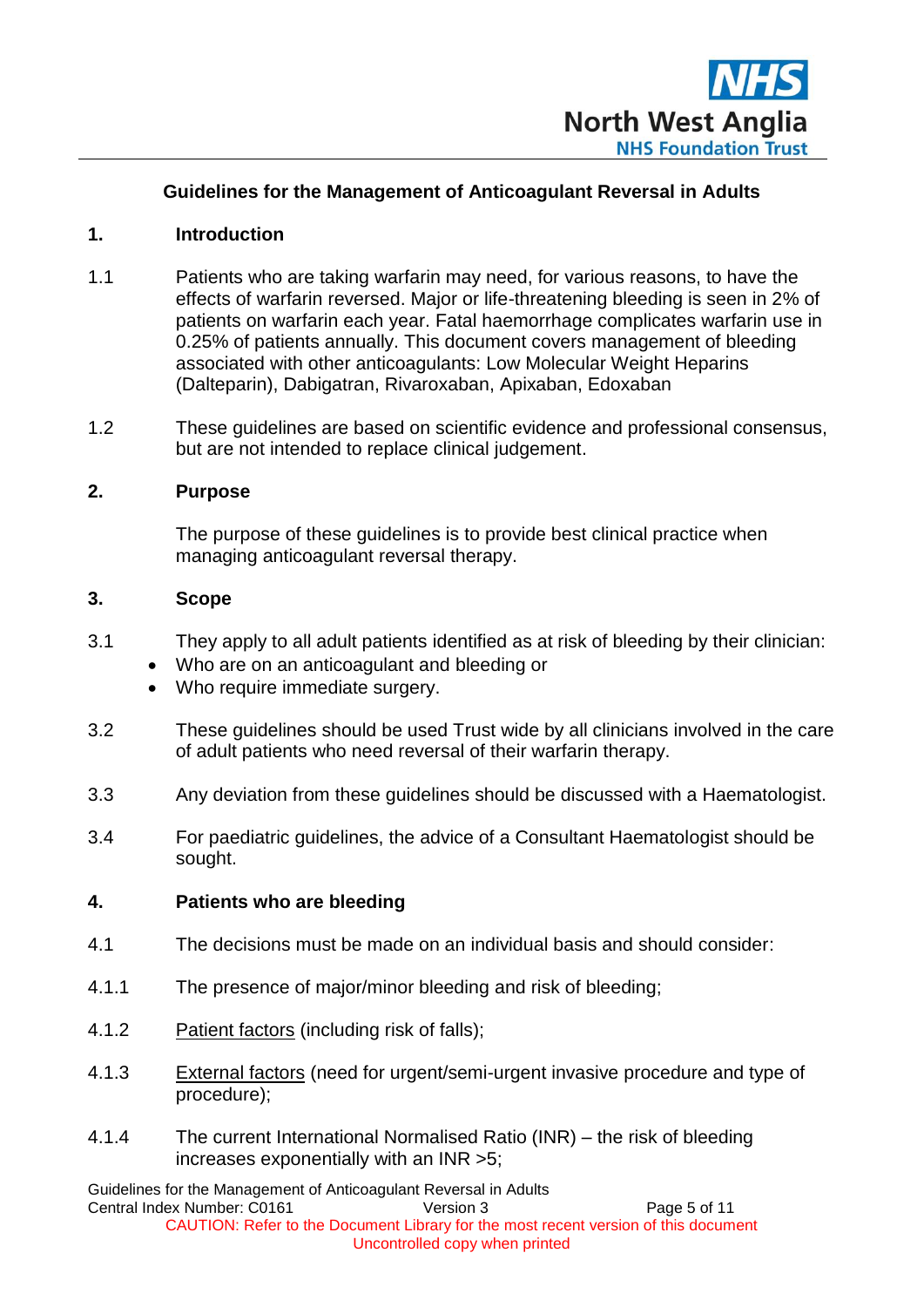

- 4.1.5 The reason for anticoagulation e.g. atrial fibrillation, prosthetic heart valve, the risk of thrombosis.
- 4.2 Bleeding while on warfarin increases significantly with INR levels >5.0.
- 4.3 Please note that Fresh Frozen Plasma (FFP) only has a partial effect, is not the optimal treatment, and should never be used for the reversal of warfarin anticoagulation in the absence of severe bleeding. It has been shown that FFP contains insufficient concentration of the vitamin K factors (especially F IX) to reverse the bleeding deficiency (although it will reduce the INR). FFP also carries the risk of transfusion transmitted infection and other transfusion complications. The rationale for prescribing FFP must be recorded in the patient's notes.

# **5. Vitamin K (phytomenadione)**

- 5.1 Vitamin K is an antidote for warfarin. Due to near complete absorption, oral vitamin K is as effective as intravenous with the delay in action hardly influenced by the absorption time.
- 5.2 Only 500 microgrammes is required to reduce the INR from > 5.0 to a target level of 2.0 – 3.0.
- 5.3 Vitamin K preparations can be administered orally.
- 5.4 Allergic reactions following intravenous administration are rare with newer preparations of vitamin K. If the INR is still too high at 24hours the dose of vitamin K can be repeated.
- 5.5 Subcutaneous absorption of vitamin K is erratic and not recommended.
- 5.6 Slow intravenous injection doses should be diluted with 55ml of glucose 5% vitamin K. A sustained response is achieved with intravenous vitamin K. Oral or intravenous administration of vitamin K can be expected to reverse warfarin 4 - 6 hours after administration. Only 0.5mg vitamin K is required to reduce the INR from about 5.0 to a target level of 2.0-3.0. Reverse anticoagulation.

# **6. Prothrombin Complex Concentrate (PCC) e.g. Octaplex**

**Please see also Guidelines on the use of OCTAPLEX® (Prothrombin complex concentrate/PCC) for rapid reversal of warfarin in association with life threatening bleeding (C0254).**

6.1 Octaplex is a prothrombin complex concentrate (PCC) licensed for warfarin reversal. It is derived from human plasma (non-UK) and contains the clotting factors II, VII, IX and X. PCCs provide immediate reversal of warfarin but the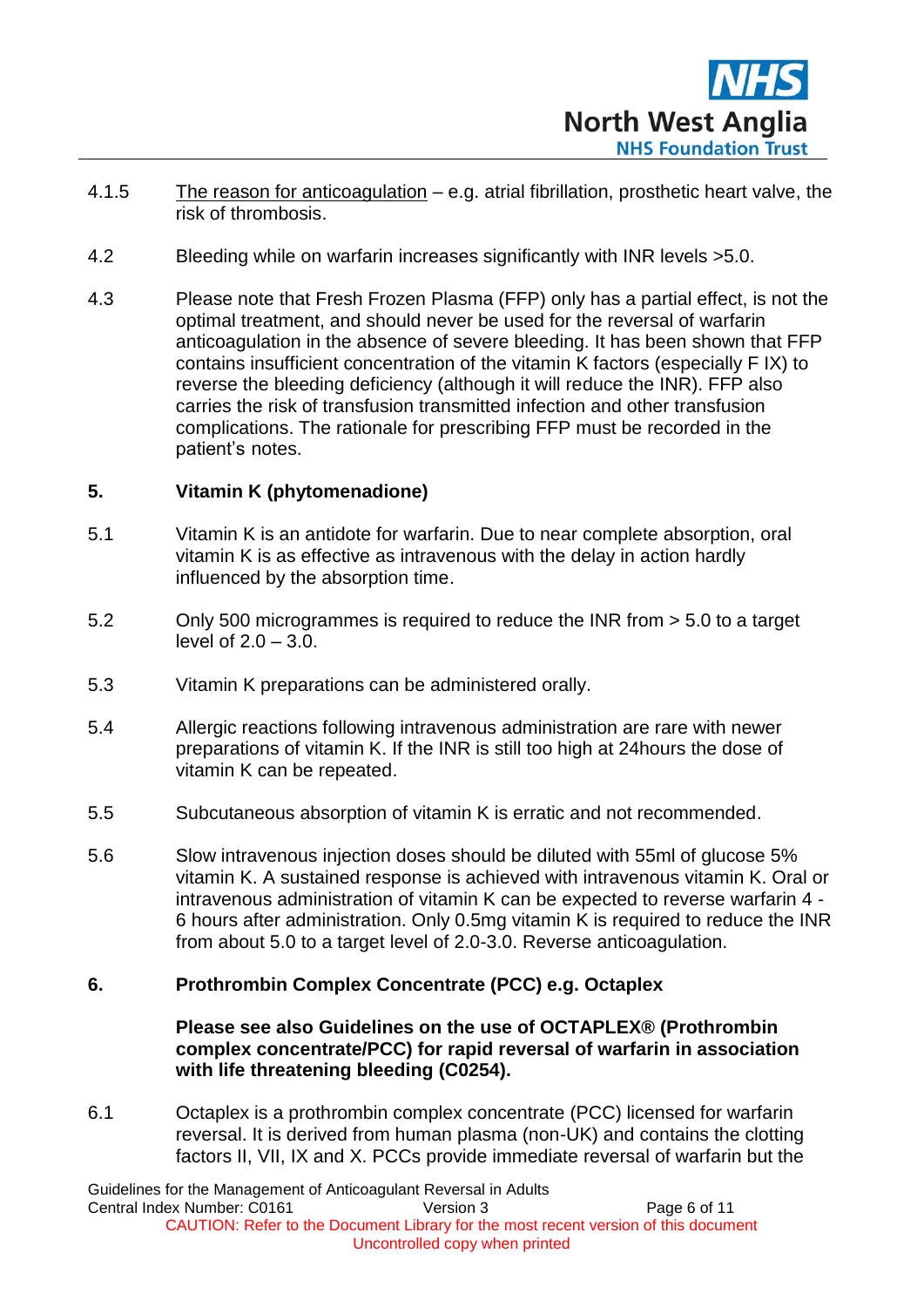

effect will begin to wear off after 6-12 hours. Octaplex is a virally inactivated product which reduces the risk of transmission of viral infections especially enveloped viruses such as HIV. Like other plasma products however, there remains a risk of prion diseases namely variant Creutzfeldt-Jakob Disease (vCJD).

6.2 The dose of octaplex is 25-50 units per kg body weight; (maximum dose 3,000 units).The patient's weight is required.

| Wt(Kg) | <b>INR 2-2.5</b> | <b>INR 2.5-3</b> | <b>INR 3-3.5</b> | INR > 3.5 |
|--------|------------------|------------------|------------------|-----------|
| 50     | 1500 iu          | 2000 iu          | 2500 iu          | 2500 iu   |
| 60     | 2000 iu          | 2000 iu          | 2500 iu          | 3000 iu   |
| 70     | 2500 iu          | 2500 iu          | 3000 iu          | 3000 iu   |
| 80     | 2500 iu          | 3000 iu          | 3000iu           | 3000 iu   |
| 90     | 2500 iu          | 3000 iu          | 3000 iu          | 3000 iu   |
| 100    | 3000 iu          | 3000 iu          | 3000 iu          | 3000 iu   |

- 6.3 Phone the Blood Bank to request the Octaplex, giving full patient details, your name and contact number, the name of the duty haematology doctor you spoke to and the agreed number of units required.
- 6.4 Octaplex can be collected from the Blood Bank within 10mins of request. It does not need to be thawed but does require labelling. Please arrange for someone to collect the product from the blood bank and ensure the nurses are aware that Octaplex has been written up and is required immediately.
- 6.5 May not be suitable for treatment of Jehovah's Witnesses as it contains human material.
- 6.6 Note: Fresh Frozen Plasma (FFP) not recommended. The British Committee for Standards in Haematology guidelines state that FFP should not be used to reverse warfarin unless no Prothrombin Complex Concentrate is available in the case of a severe bleed. FFP must be authorised by the duty Haematology doctor.

# **7. Low Molecular Weight Heparin (Dalteparin) Reversal**

- 7.1 For LMWH administration within 8h of the time of requirement for correction of anticoagulation: give Protamine sulphate (1 mg per 100 anti-Xa units of LMWH). If ineffective, consider further Protamine sulphate 0.5 mg per 100 anti-Xa units. Protamine sulphate should be given slower than 5 mg/min to minimise the risk of adverse reactions.
- 7.2 For LMWH administration greater than 8h from the time of requirement for correction of anticoagulation: consider smaller doses of protamine.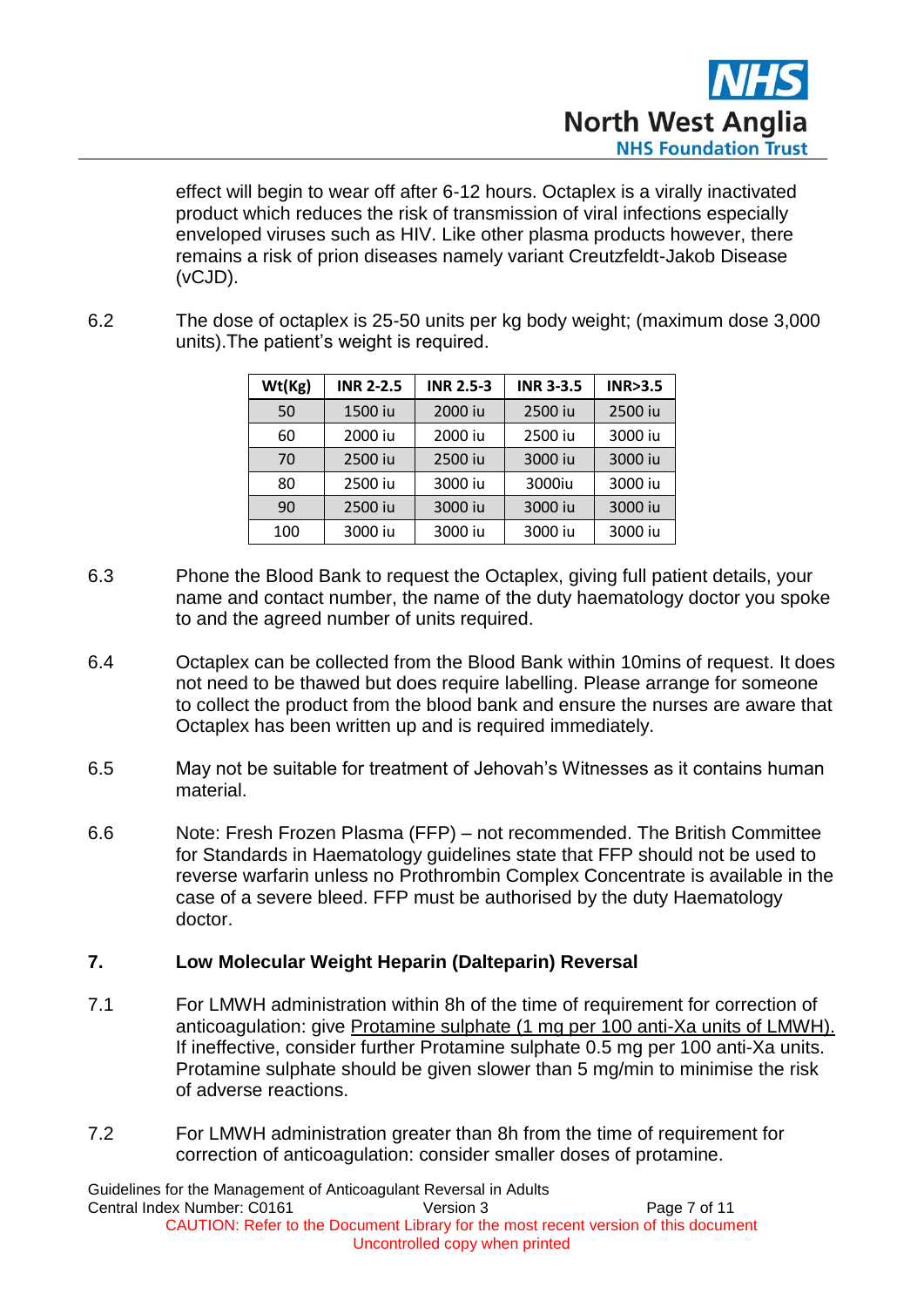

- 7.3 Consider Recombinant FVIIa if there is continued life-threatening bleeding despite protamine sulphate and the time frame suggests there is residual effect from the LMWH contributing to bleeding.
- 7.4 There is no specific antidote for fondaparinux. Management of bleeding should be through cessation of treatment and general haemostatic measures. Recombinant FVIIa should be considered for critical bleeding.

# **8. Dabigatran**

- 8.1 Management of bleeding should be through cessation of treatment and general haemostatic measures. In bleeding patients who have taken a dose of dabigatran in the last 2 hours, consider oral activated charcoal to prevent further absorption.
- 8.2 In situations with ongoing life-threatening bleeding, a specific antidote Idarucizumab (Praxbind) can be given IV as a bolus. Discussion with the Haematologist on call is necessary.

#### **9. Rivaroxaban, Apixaban, Edoxaban**

- 9.1 There is no specific antidote for Rivaroxaban, Apixaban or Edoxaban. Management of bleeding should be through cessation of treatment and general haemostatic measures.
- 9.2 In situations with ongoing life-threatening bleeding, PCC, APCC and rFVIIa should be considered, discuss with Haematologist.

#### **10. Guide to Reversal of Oral Anticoagulation on Warfarin**

See Appendix 1.

#### **11. Ratification**

This guideline will be approved by the Hospital Thrombosis Committee & the Formulary & Medicines Management Committee. It will be ratified by the Quality Governance Operational Committee.

# **12. Distribution**

This guideline will be available on SharePoint.

#### **13. References**

13.1 Makris M & Watson HG, (2002), Reversal of coumarin-induced overanticoagulation. British Journal of Haematology 2002;118:926.

Guidelines for the Management of Anticoagulant Reversal in Adults Central Index Number: C0161 Version 3 Page 8 of 11 CAUTION: Refer to the Document Library for the most recent version of this document Uncontrolled copy when printed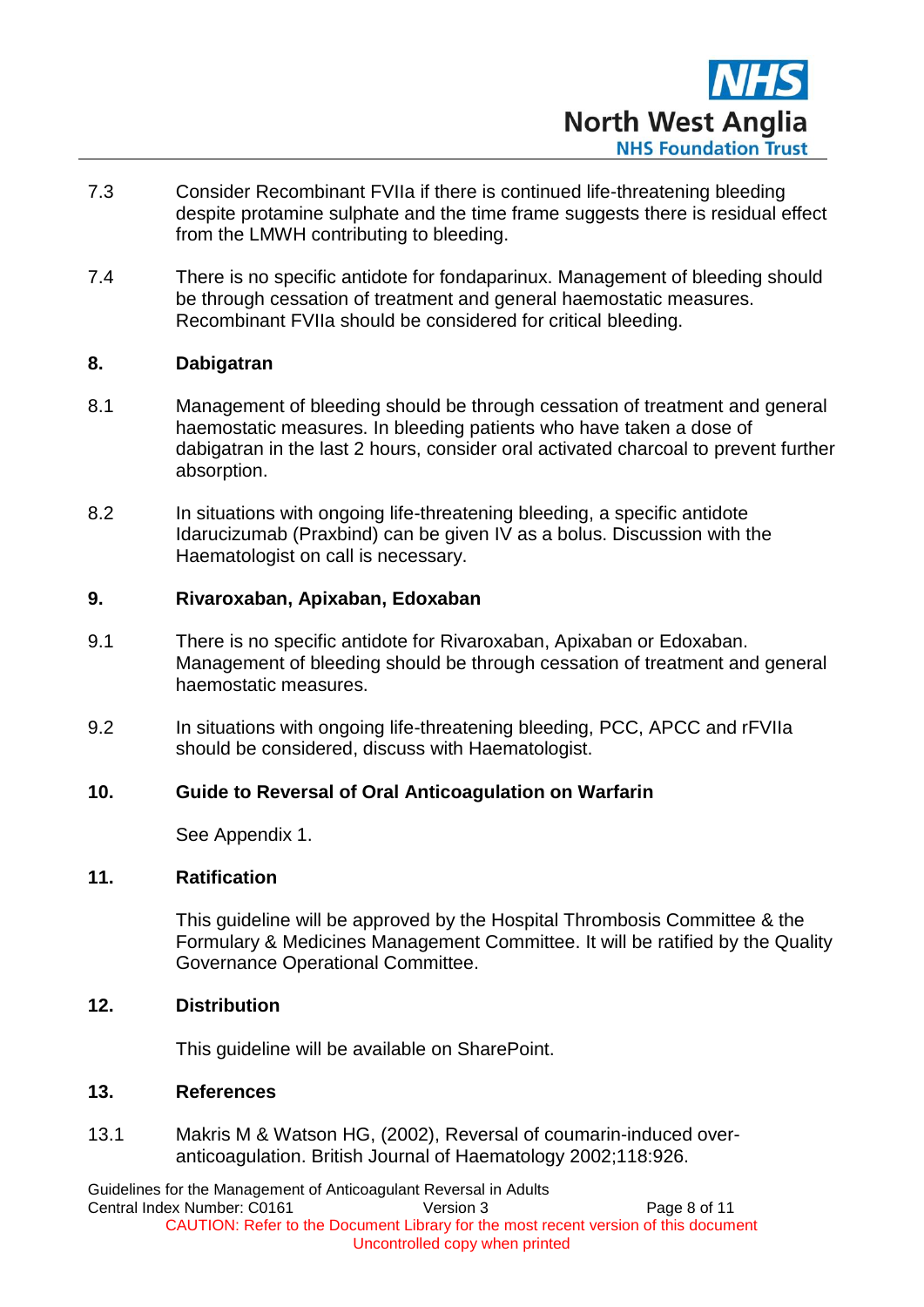

- 13.2 Wilson SE, Watson HG, Crowther MA., (2004), The use of low dose oral vitamin K to reverse asymptomatic elevation of the INR: A systematic review. Canadian Med Journal 2004;170(5): 821-824.
- 13.3 David Keeling, Trevor Baglin, Campbell Tait, Henry Watson, David Perry, Caroline Baglin,Steve Kitchen and Michael Makris, (2011), British Committee for Standards in Haematology Guidelines on oral anticoagulation with warfarin – fourth edition British Journal of Haematology 2011;154(3):311-24.
- 13.4 Mike Makris, Joost J. Van Veen,Campbell R. Tait, Andrew D. Mumford and Mike Laffan on behalf of the British Committee for Standards in Haematology, (2012), Guideline on the management of bleeding in patients on antithrombotic agents, British Journal of Haematology, 2012, 160,35–46

#### **14. Associated Documents**

Guidelines on the use of OCTAPLEX rapid reversal of warfarin in association with life threatening bleeding (C0254).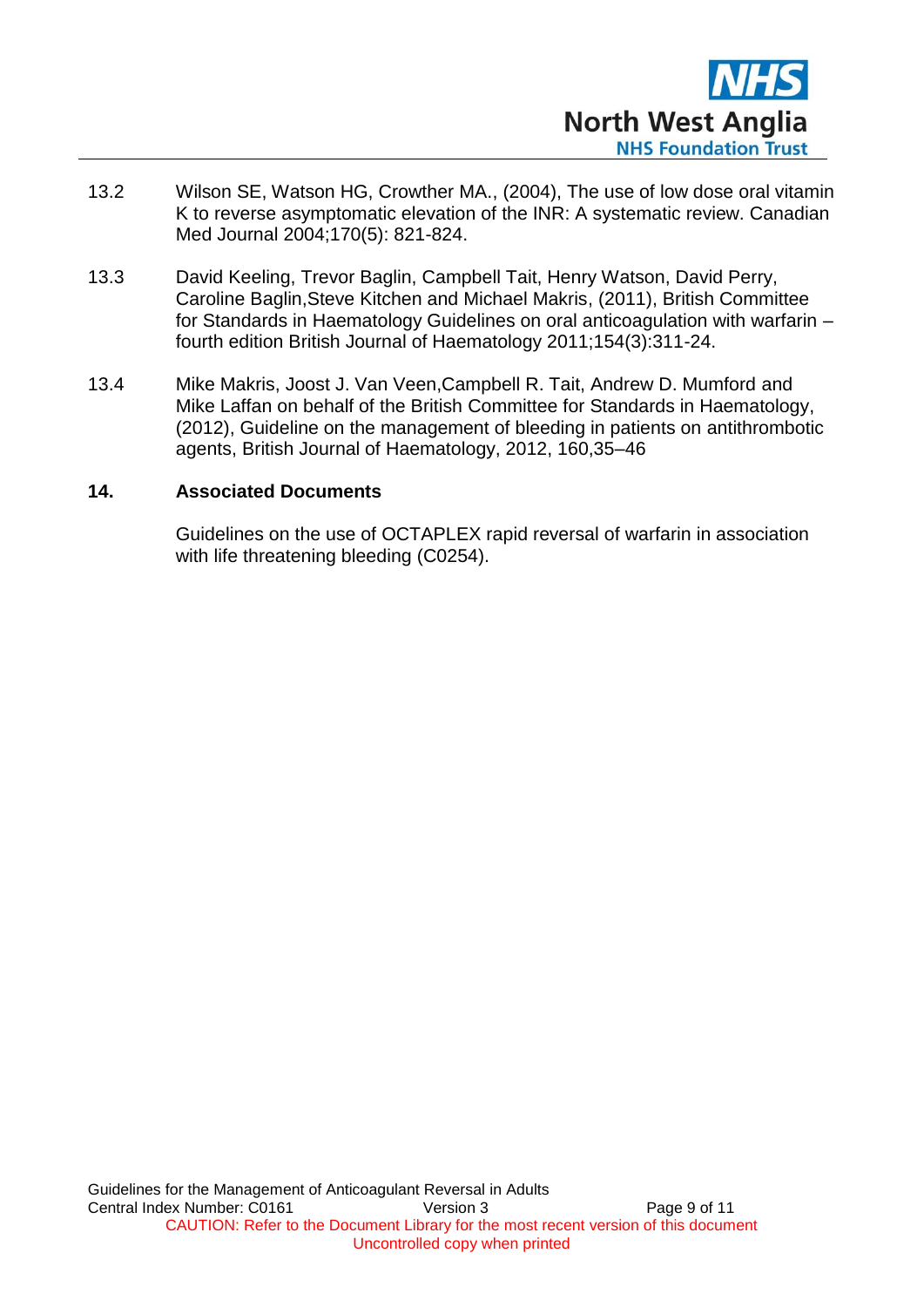

# **North West Anglia**

**NHS Foundation Trust** 



Uncontrolled copy when printed